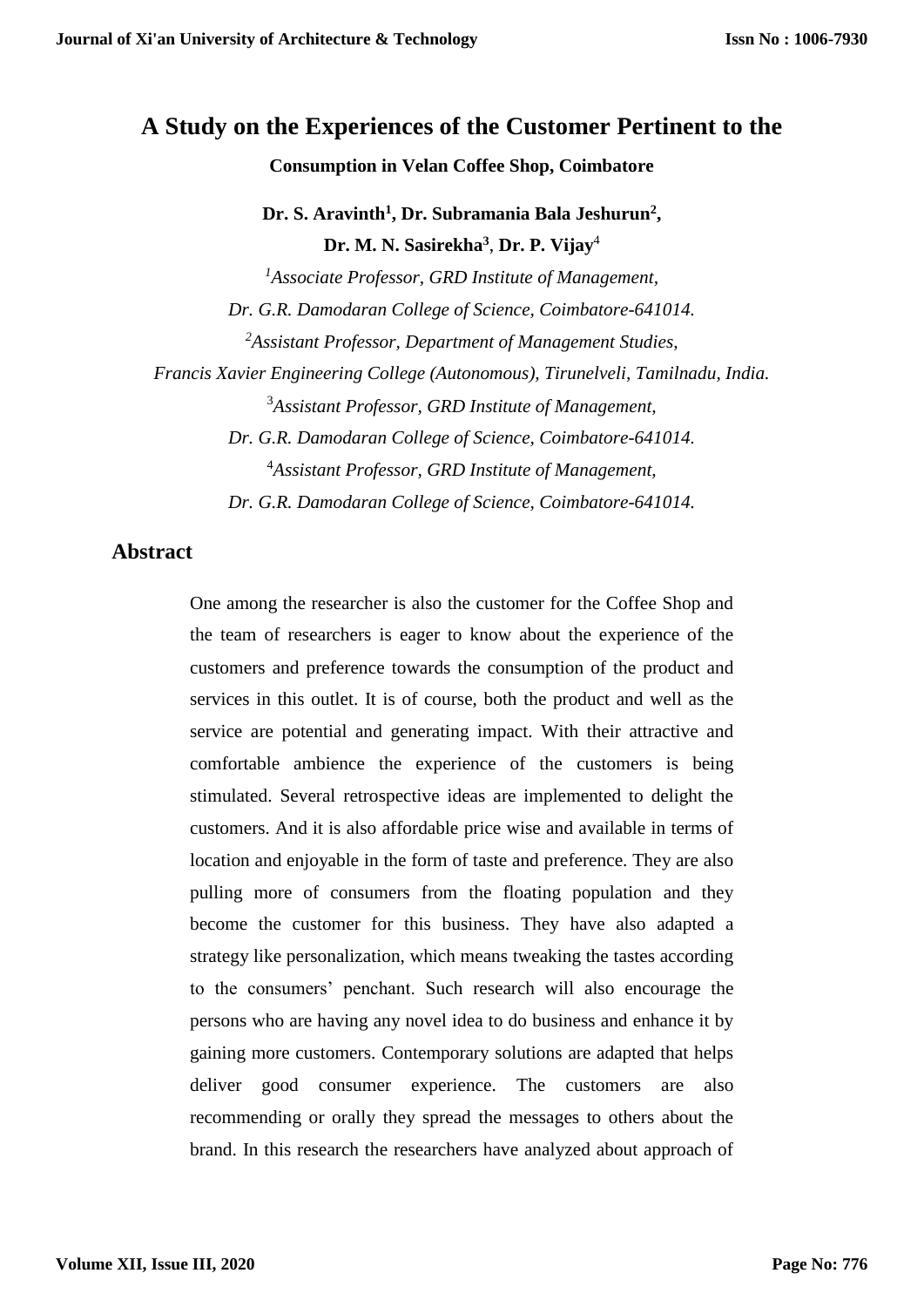customers of this coffee shop, the price of products and the ambience of the shop, the convenience and comfortability have been analyzed.

**Keywords**: Customer, coffee shop, preference and experience, delight, affordable price, etc.

# **Introduction**

Coimbatore is a bakery city and there are almost 3600 recognized bakeries which are run by its proprietors to satisfy the customers. In the midst of such competition, maybe it is a perfect completion, the brand Velan coffee has been introduced to the people of Coimbatore in three important places. These places are always having been beset with floating people or studded with more crowds. The choice in the colour for the small elevation and the ambience may attract the buyers. However the researchers have identified there are more factors like taste, comfortability, convenience and many other may attract the people and those becomes the customer of this shop. This bakery became quickly famed and the business is unfazed in the concern places. It turns land mark to many people within the shortest period of time of its inception. Earning the people in the form of consumers and turn them into customers and they became the baby face of a business could not be an easy one in Coimbatore. But it happens and this becomes astonishment to the researchers and they are willing to know what the 'mojo' of this business is. The factors shoved to increase the business in spite of rigorous competition are not emulated one but known in theories and practiced in a very perfect way.

Velan Coffee shop (VCS) is also having the ad strategy only during the opening of their coffee shop. They gave ad in news paper and through the FM radio and announced their brand, which had a quick reach. This brand becomes a consistent brand and it delivers a breakthrough and that more number of people are now using the shop amidst the competition, from the Aavin Booth Coffee stations to Branded bakeries. The demand is getting increased because they serve with taste and bring the customers' experience in their business. Many customers especially who prefer the coffee and tea with traditional tastes along with the natural ingredient and enjoyable aroma are prefer this VCS. The concentration towards customer satisfaction in the business, they gain more revenue and a part of profit again invested in the business for the further development.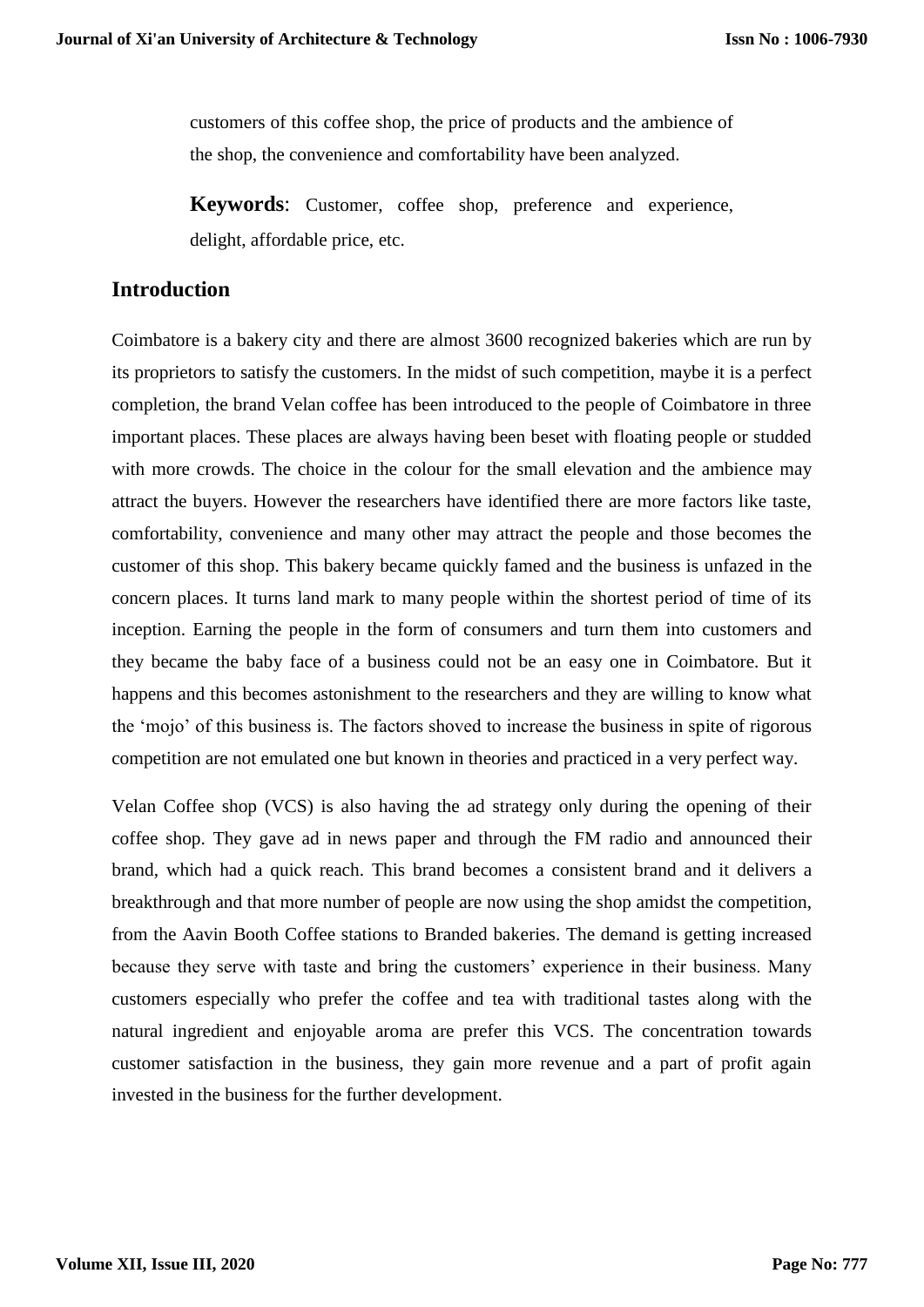## **Statement of the Problem**

The journey of the customers must be experienced, memorable and personalized. Any business in the territory like Coimbatore have to create better customer engagement and must enrich the in-store experience to boos the sales. In this idea, the researchers have concentrated on this Velan Coffee shop and willing to identify the truth behind the fulfillment that they offer to the customers. The researchers here also interested to identify the factors which are influencing more to attract the individuals to buy and taste the products. In this perspective the researchers have conducted this research in the title "A Study on the Experiences of the Customer Pertinent to the Consumption in Velan Coffee Shop, Coimbatore"

## **Objectives**

- 1. To study about the experiences of the customers pertinent to the Consumption in Velan Coffee Shop
- 2. To know about the factors influencing the business to attract more customers
- 3. To identify about the preferences of the customers towards the Velan Coffee Shop

## **Research Methodology**

- a. Research type-Analytic Research
- b. Primary data-Questionnaire
- c. Secondary data-Books, Journals and magazines
- d. Sampling size and Technique-120 Respondents, Convenience Sampling
- e. Tools utilised-One Way ANOVA, Garrett Ranking Method

### **One Way Anova**

A series of one-way ANOVA were carried out to find the experiences of the Customer Pertinent to the Consumption in Velan Coffee Shop in Coimbatore district.

# **Age and Opinion on the Experiences of the Customer Pertinent to the Consumption**

All the age group of the people are approaching this coffee shop. However, there are more number of elder who prefer coffee or a tea as a drink to refurbish them are mostly approaching here to consume and enjoy the beginning of the day. The researcher has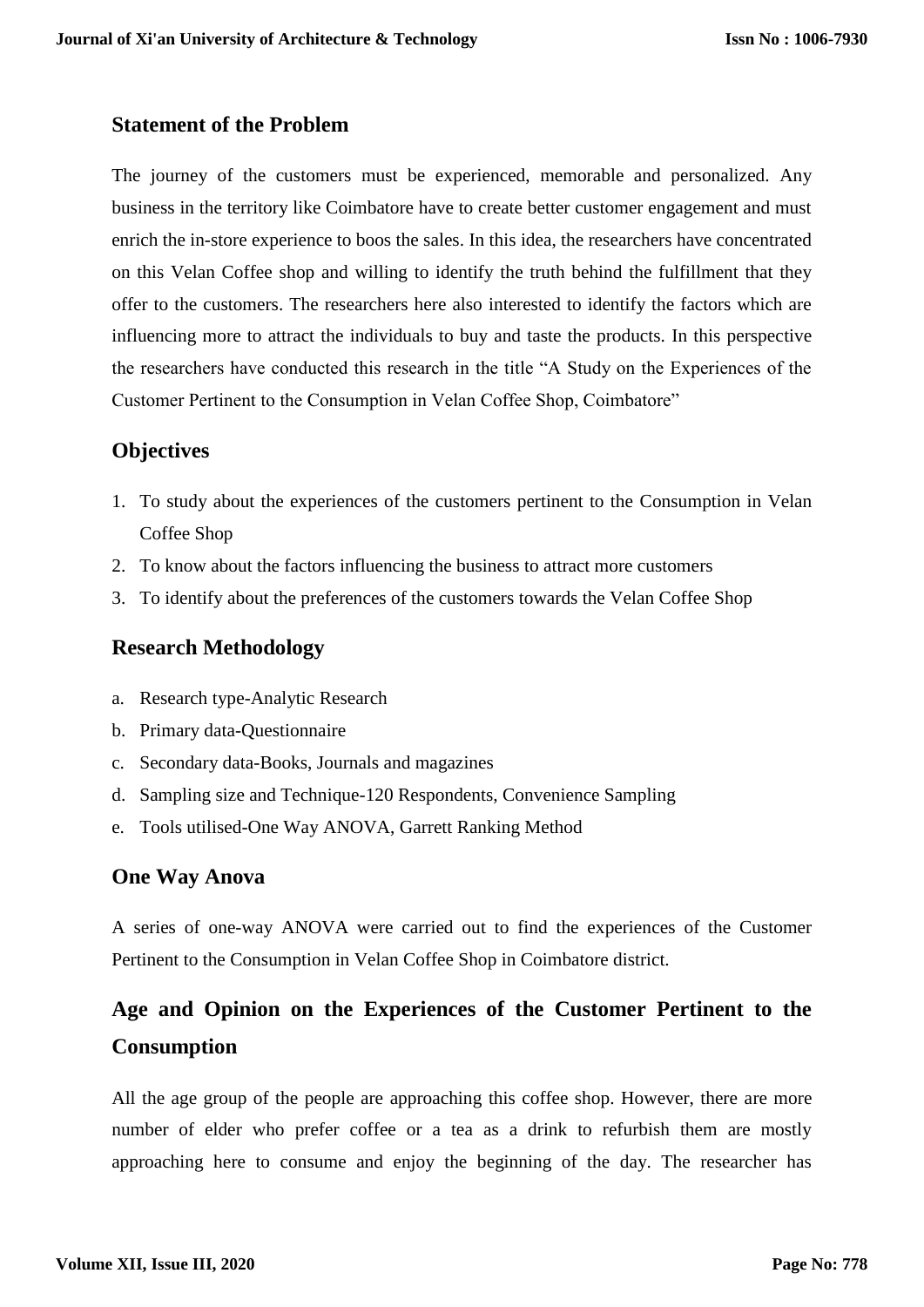approached many customers and consumers here who were given the most satisfactory feedback about the coffee shop. In the shop the service the items with smiling face, pleasant music in the Television or inspired quotes that will be displayed here in the monitor (TV screen), a clean floor and the other ambience brings the blissful in the morning or in the evening. It is expected that, the customer's opinion would never change according to Age. As far as Age is concerned, the respondents are classified into 5categories., i.e.,21 to 30 years, 31 to 40 years, 41 to 50 years, 51 to 60 years and above 60 years. The researchers have also seen that many customers read newspaper, books for an hour and they have consumed the coffee or tea twice or thrice.

- H0: There is no significant difference in the Consumption of Velan Coffee with respect to various age categories.
- H1: There is a significant difference in the Consumption of Velan Coffee with respect to various age categories

|                     |                      | Sum of         | df             | <b>Mean</b>   | $\mathbf{F}$ | Sig.           |
|---------------------|----------------------|----------------|----------------|---------------|--------------|----------------|
|                     |                      | <b>Squares</b> |                | <b>Square</b> |              |                |
| Awareness on Velan  | <b>Between</b>       | 21.968         | $\overline{4}$ | 5.492         | 8.037        | $\overline{0}$ |
| coffee              | Groups               |                |                |               |              |                |
|                     | Within Groups        | 82             | 120            | 0.683         |              |                |
| Consumptionina week | <b>Between</b>       | 54.048         | $\overline{4}$ | 13.512        | 10.81        | $\overline{0}$ |
|                     | Groups               |                |                |               |              |                |
|                     | Within Groups        | 150            | 120            | 1.25          |              |                |
| Opinion on Hygiene  | <b>Between</b>       | 2.568          | $\overline{4}$ | 0.642         | 2.853        | 0.027          |
|                     | Groups               |                |                |               |              |                |
|                     | <b>Within Groups</b> | 27             | 120            | 0.225         |              |                |
| Type of hot drink   | <b>Between</b>       | 2.3            | $\overline{4}$ | 0.575         | 3.366        | 0.012          |
|                     | Groups               |                |                |               |              |                |
|                     | Within Groups        | 20.5           | 120            | 0.171         |              |                |
| Payment system      | <b>Between</b>       | 23.112         | $\overline{4}$ | 5.778         | 2.853        | 0.027          |
|                     | Groups               |                |                |               |              |                |
|                     | <b>Within Groups</b> | 243            | 120            | 2.025         |              |                |
| Parking facility    | <b>Between</b>       | 4.132          | $\overline{4}$ | 1.033         | 5.766        | $\overline{0}$ |
|                     | Groups               |                |                |               |              |                |

#### **TABLE SHOWING THE RESPONDENTS OPINION BASED ON AGE**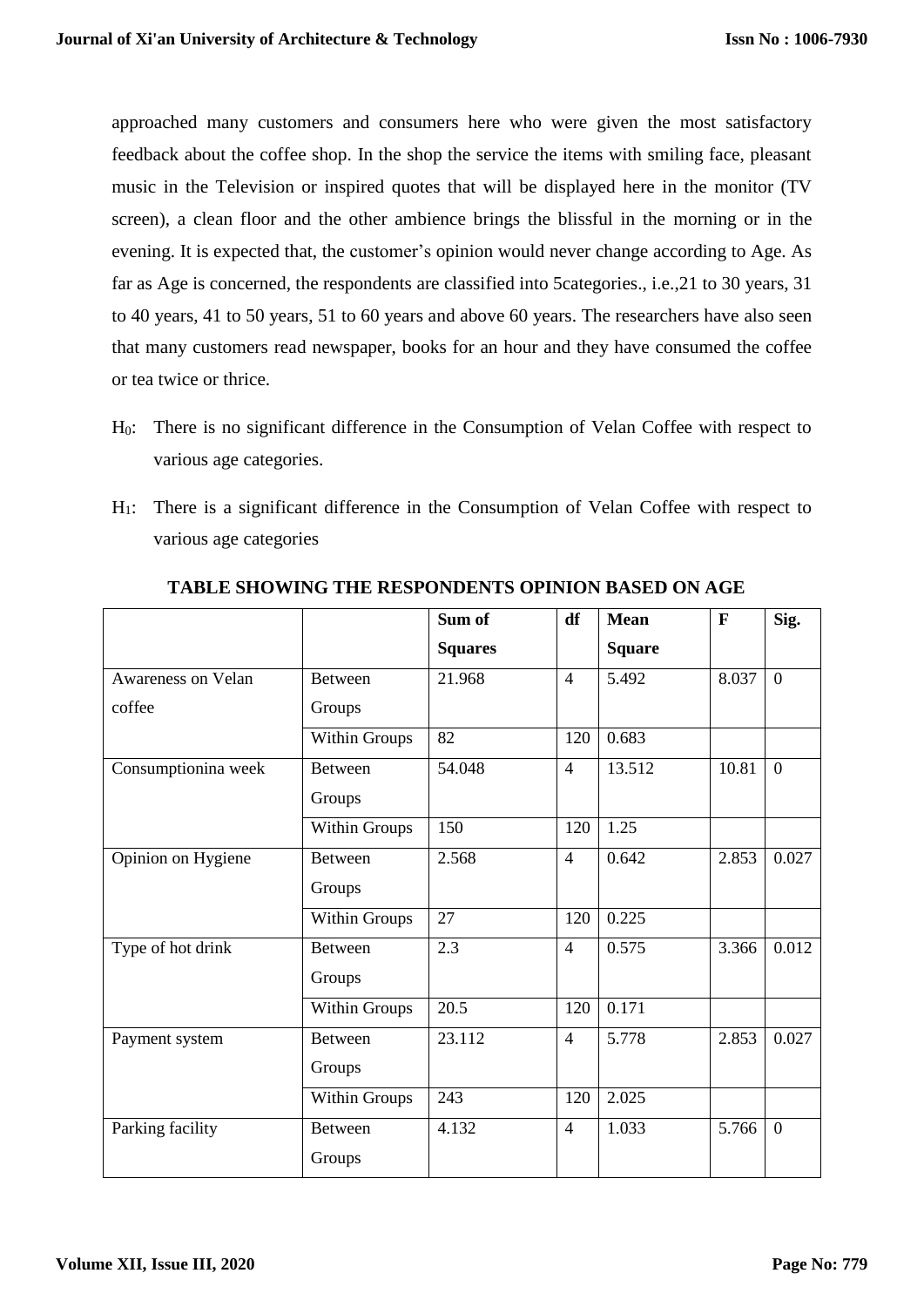|                              | Within Groups        | 21.5   | 120            | 0.179 |       |                |
|------------------------------|----------------------|--------|----------------|-------|-------|----------------|
| <b>Customer Relationship</b> | <b>Between</b>       | 22.268 | $\overline{4}$ | 5.567 | 8.299 | $\overline{0}$ |
|                              | Groups               |        |                |       |       |                |
|                              | <b>Within Groups</b> | 80.5   | 120            | 0.671 |       |                |
| Order through Swiggy         | <b>Between</b>       | 4.172  | $\overline{4}$ | 1.043 | 4.723 | 0.001          |
|                              | Groups               |        |                |       |       |                |
|                              | Within Groups        | 26.5   | 120            | 0.221 |       |                |
| Opinion on the Taste         | <b>Between</b>       | 1.388  | $\overline{4}$ | 0.347 | 1.571 | 0.186          |
|                              | Groups               |        |                |       |       |                |
|                              | <b>Within Groups</b> | 26.5   | 120            | 0.221 |       |                |

Based on the result generated by SPSS, theAwareness on Velan coffee, Consumptionina week, Opinion on Hygiene, Type of hot drink, Payment system , Parking facility, Customer Relationship and Order through Swiggy is having significant value (P< 0.05). Sowe reject null hypothesis .Hence there is a significance difference in the respondent's opinion with respect to their Age.

#### **Interpretation**

- 1. Many people have aware about the Velan Coffee shop. It becomes and swayed one among the important land mark to identify the place or building near to it. The other land marked becomes effaced.
- 2. From the above the table it is also identifiable that the consumption is getting increased every week on the subsequent it is also increase for every month. Because new consumers are arriving every day to consume the products and services.
- 3. It is identified by the researchers that the ambience and hygiene factors inside the shop are excellent and once in half an hour they are cleaning the floor and after every service they clean the table. They make the shop as a 'flies free' one.
- 4. From the above table the researcher identify that there are many customers who prefer coffee here and next to that tea is the choice. Very recently they have added honey lemon tea as one of the choices that also prefer by the customers in the evening timings.
- 5. Apart from that black (without milk) tea and black coffee also being served to the customers.
- 6. Cash is normally being used as an exchange value. However more number of customers are using the PayTM, Google Pay etc. This virtual transaction since it doesn't require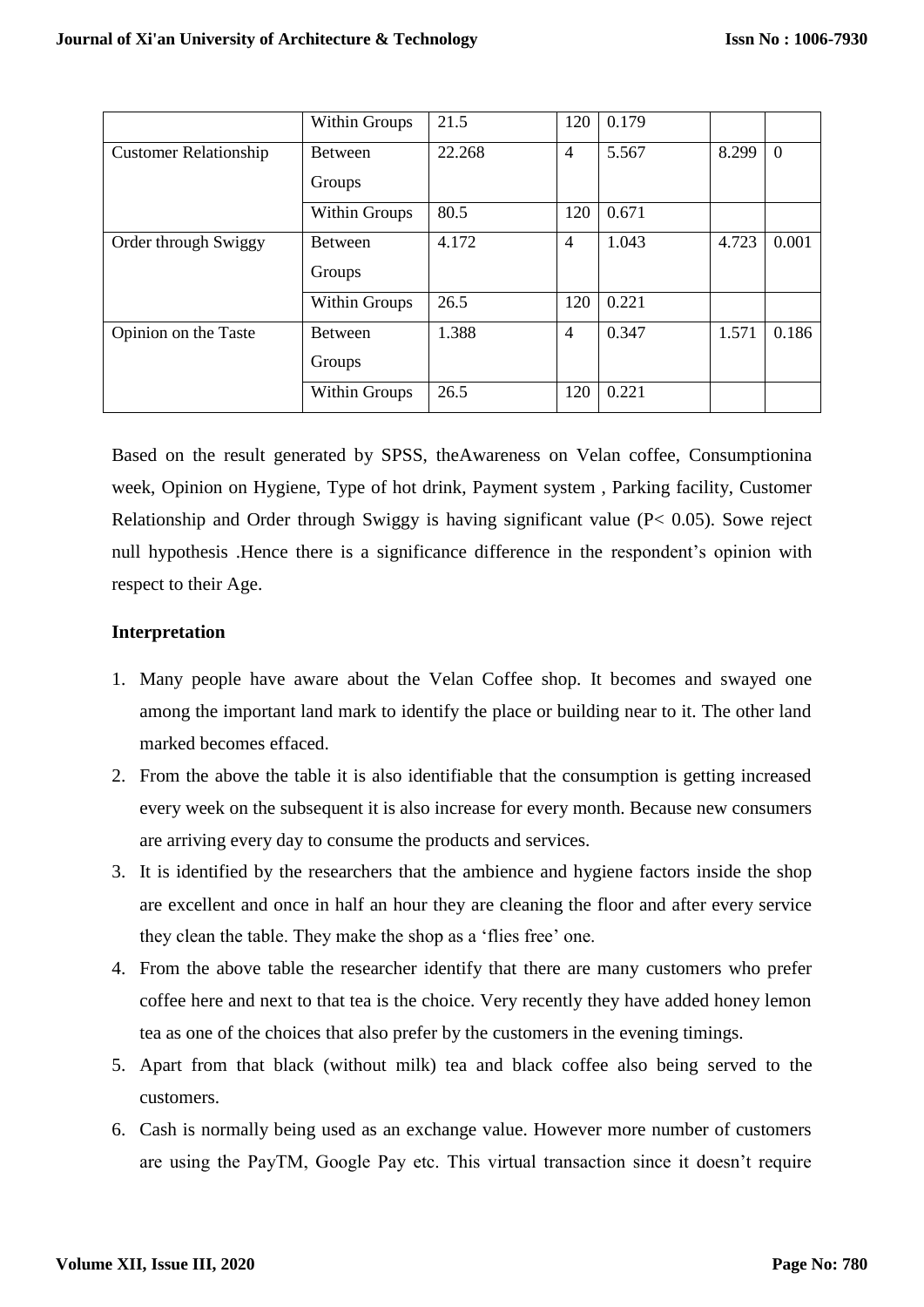more time, the customer would not require to wait in front of the cash counter. The customers are enjoying quick services.

# **Household Income and Opinion on the Experiences of the Customer Pertinent to the Consumption**

Income is essential and that is inevitable to any customer to enjoy the sheer tastes of the product and the services in any form. Here the researchers have analysed that the income of the customer does not impact much in the purchasing and the enjoying the tastes of the drinks in the Velan Coffee shop. The income is also an important factor that deals with the quantity of the products. Any miscalculation will be a harpoon and it will hunt the happiness of the customers. As for the Indian customer customers, they are price sensitive persons. But when they have been provided with good quality and right quantity then it will be a greatest rejoice to them and they wouldn't bother about the cost of the product. Income is a determinant, because the money in your wallet depends upon the income. It is expected that, the customer's opinion would never change according to Income level of the respondents. The income level of the respondents is classified into 5 categories. Less than Rs.10,000, Rs.10000-20000, Rs.21000-30,000, Rs.31,000-40,000 and Above Rs.40,000.

- H0: There is no significant difference in the Consumption of Velan Coffee with respect to various household income levels.
- H1: There is a significant difference in the Consumption of Velan Coffee with respect to various household income levels.

|                           |                          | Sum of         | df             | <b>Mean</b>   | $\mathbf F$ | Sig.           |
|---------------------------|--------------------------|----------------|----------------|---------------|-------------|----------------|
|                           |                          | <b>Squares</b> |                | <b>Square</b> |             |                |
| <b>Awareness on Velan</b> | <b>Between</b>           | 10.392         | $\overline{4}$ | 2.598         | 3.331       | 0.013          |
| coffee                    | Groups                   |                |                |               |             |                |
|                           | <b>Within Groups</b>     | 93.576         | 120            | 0.78          |             |                |
| Consumptionina week       | <b>Between</b><br>Groups | 8.997          | 4              | 2.249         | 13.12       | $\overline{0}$ |
|                           | <b>Within Groups</b>     | 20.571         | 120            | 0.171         |             |                |
| Opinion on Hygiene        | <b>Between</b><br>Groups | 9.211          | $\overline{4}$ | 2.303         | 1.418       | 0.232          |

#### **TABLE SHOWING THE RESPONDENTS OPINION BASED ON INCOME LEVEL**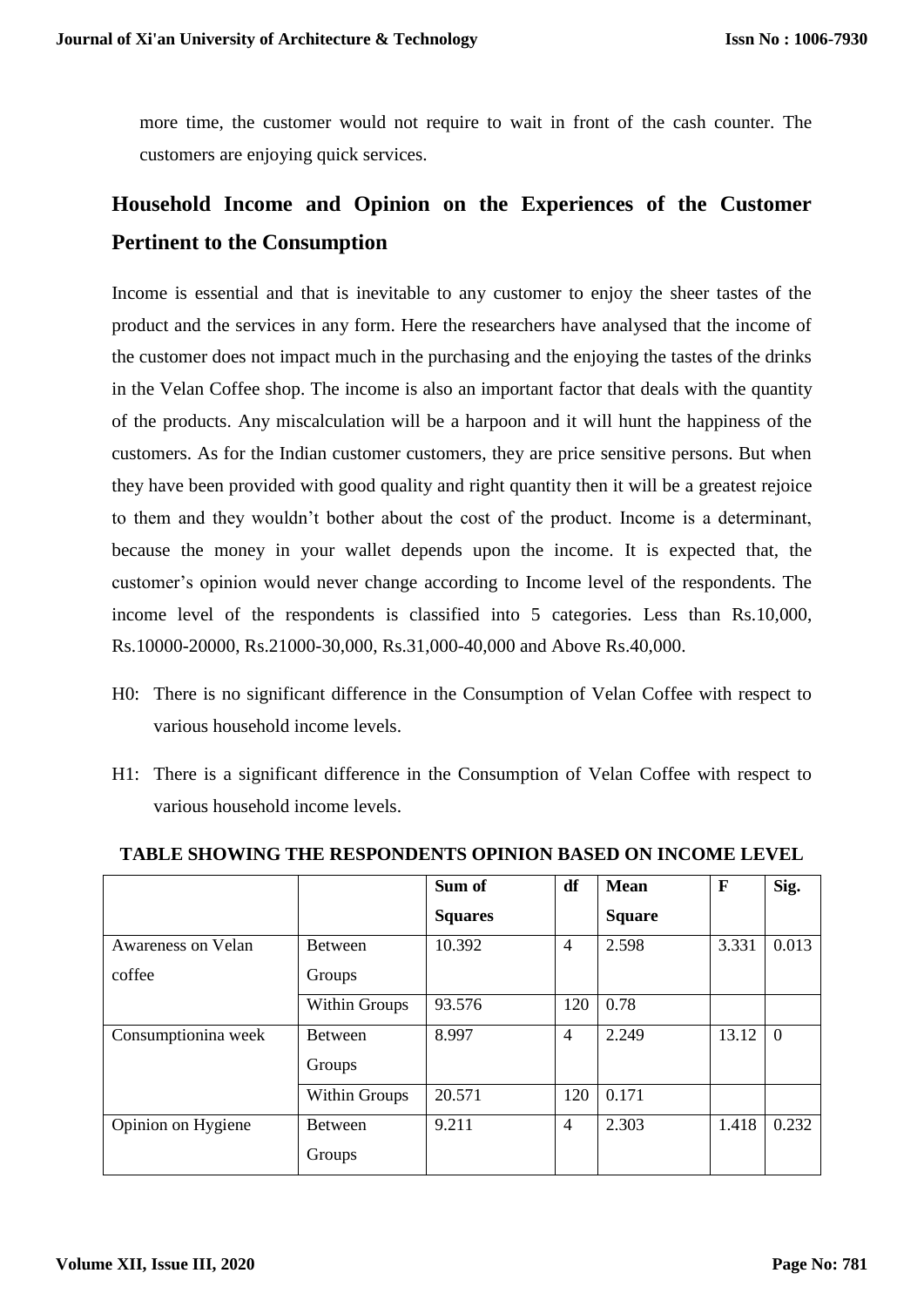|                              | <b>Within Groups</b> | 194.837 | 120            | 1.624 |       |                |
|------------------------------|----------------------|---------|----------------|-------|-------|----------------|
| Type of hot drink            | Between              | 2.061   | $\overline{4}$ | 0.613 | 2.966 | 0.067          |
|                              | Groups               |         |                |       |       |                |
|                              | <b>Within Groups</b> | 21.749  | 120            | 0.273 |       |                |
| Payment system               | <b>Between</b>       | 9.215   | $\overline{4}$ | 2.393 | 1.561 | 0.262          |
|                              | Groups               |         |                |       |       |                |
|                              | <b>Within Groups</b> | 212.542 | 120            | 1.771 |       |                |
| Parking facility             | <b>Between</b>       | 1.455   | $\overline{4}$ | 0.364 | 1.805 | 0.132          |
|                              | Groups               |         |                |       |       |                |
|                              | <b>Within Groups</b> | 24.177  | 120            | 0.201 |       |                |
| <b>Customer Relationship</b> | <b>Between</b>       | 11.201  | $\overline{4}$ | 2.8   | 3.67  | 0.007          |
|                              | Groups               |         |                |       |       |                |
|                              | <b>Within Groups</b> | 91.567  | 120            | 0.763 |       |                |
| Order through Swiggy         | <b>Between</b>       | 3.066   | $\overline{4}$ | 0.767 | 3.332 | 0.013          |
|                              | Groups               |         |                |       |       |                |
|                              | <b>Within Groups</b> | 27.606  | 120            | 0.23  |       |                |
| Opinion on the Taste         | <b>Between</b>       | 4.272   | $\overline{4}$ | 1.068 | 5.427 | $\overline{0}$ |
|                              | Groups               |         |                |       |       |                |
|                              | Within Groups        | 23.616  | 120            | 0.197 |       |                |

Based on the result generated, the Awareness on Velan coffee, Consumptionina week, Customer Relationship, Order through Swiggy and opinion on the taste is having significant value (P< 0.05). So we reject null hypothesis.Hence there is a significant difference in the respondent's opinion with respect to Income level.

Also there is no significant difference in the opinion on hygiene, type of hot drink, payment system and Parking facility with respect to various income levels.

### **Interpretation**

- 1. Tastes increases the demand and for fulfilling the demand the customers are acquiring the products.
- 2. There is plethora of coffee shops in the form of bakery, snacks shop, tea shops, Lala sweets stalls, but this velan coffee shop is attracting the customers in a predominant way.
- 3. The shop is also receiving the order through Swiggy a mobile application that helps the customers where their preferable category has been delivered to their door steps.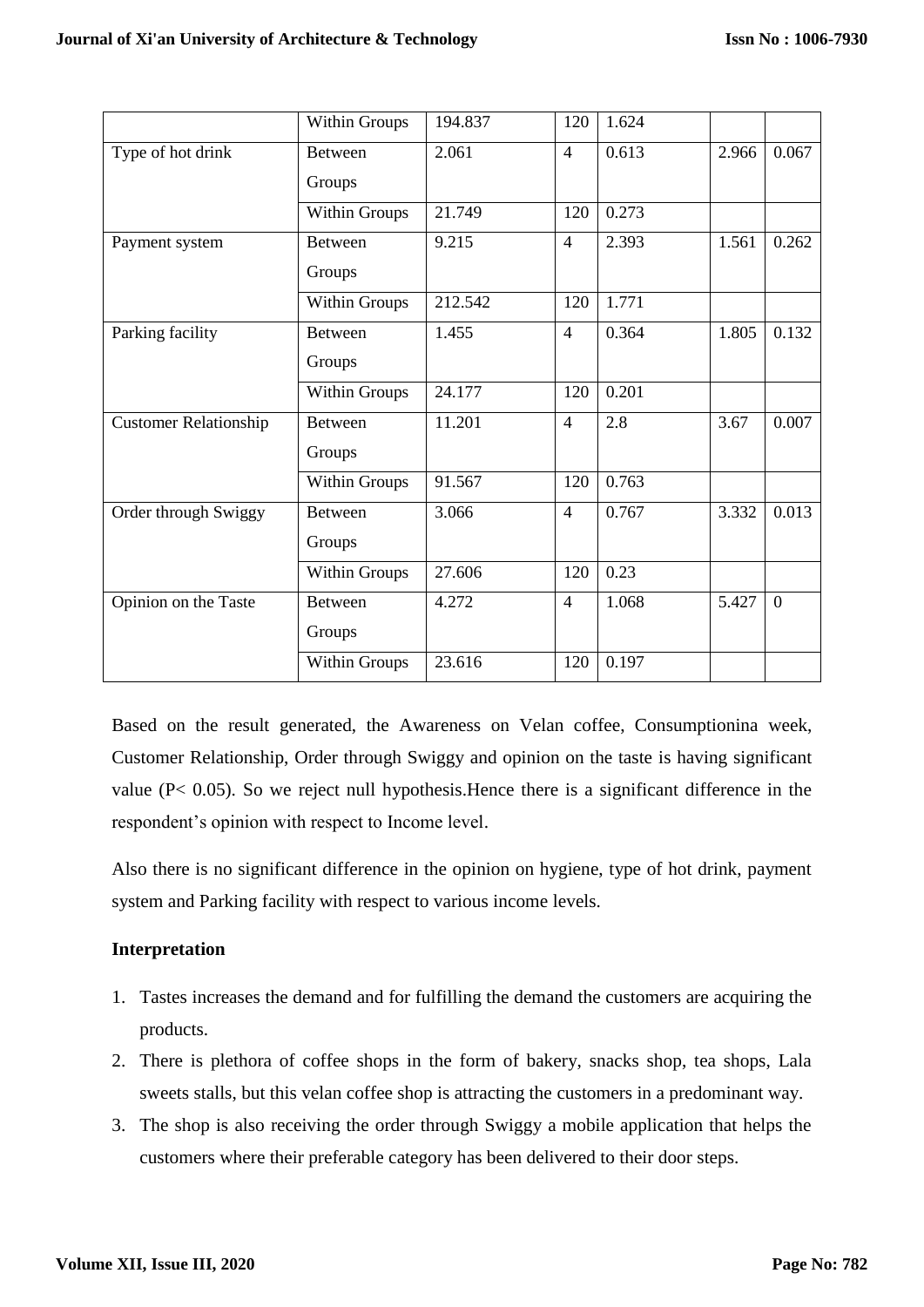- 4. Some customer penchant with the strong coffee and few with medium and light and such criteria is also expected in the tea consumption. Very recently they have added the lemon honey tea and the enriched one is also brewing the interest of the customers in the evening times.
- 5. Not only to sit as a like a hotel design (Square table with four chairs), but also the Customers can stand in from the round table and could discuss the myriad experiences with their friends.

# **Garette Ranking Method**

The extent of influence of the factors on the experiences of the customer pertinent to the consumption is found out using Garette ranking method**.**The factors selected for rank analysis are the ambience of velan coffee shop, Service provided, Payment systems adopted, Quality and taste of drink, Comfort and relaxes in velan coffee, Facility for chatting, Friendliness of employees, Taste of hot drinks and Hygiene in service.

The Garrette ranking is done by the following formula (Garrett and Woods worth -1969)

Per cent position =  $100(Ri-10.5)$  / NjWhere, Ri-Rank given for ithfactor by the jthre spondent, Nj– Number of factors ranked by the jthrespondents.

| <b>FACTORS</b>         | <b>RANK</b>  | $\mathbf{I}$ | $\mathbf{H}$ | III  | IV   | V    | <b>VI</b> | <b>VII</b> | <b>VIII</b> | $\mathbf{I}$ | <b>TOTAL</b> | <b>MEAN</b>  |
|------------------------|--------------|--------------|--------------|------|------|------|-----------|------------|-------------|--------------|--------------|--------------|
|                        | <b>SCALE</b> | 81.0         | 69           | 62   | 56   | 50   | 44        | 38         | 31          | 19           | <b>SCORE</b> | <b>SCORE</b> |
|                        | <b>VALUE</b> |              |              |      |      |      |           |            |             |              |              |              |
| Ambience of velan      |              | (10)         | (17)         | (26) | (16) | (28) | (7)       | (5)        | (7)         | (9)          | (125)        | 54.216       |
| coffee shop.           |              | 810          | 1173         | 1612 | 896  | 1400 | 308       | 190        | 217         | 171          | 6777         |              |
| Service provided.      |              | (18)         | (12)         | (12) | (35) | (12) | (9)       | (7)        | (12)        | (8)          | (125)        | 54.176       |
|                        |              | 1458         | 828          | 744  | 1960 | 600  | 396       | 266        | 372         | 152          | 6772         |              |
| Payment systems        |              | (16)         | (19)         | (11) | (10) | (16) | (23)      | (6)        | (12)        | (12)         | (125)        | 51.912       |
| adopted.               |              | 1296         | 1311         | 682  | 560  | 800  | 1012      | 228        | 372         | 228          | 6489         |              |
| Quality and taste of   |              | (14)         | (16)         | (16) | (8)  | (15) | (12)      | (24)       | (11)        | (9)          | (125)        | 51.04        |
| drink.                 |              | 1134         | 1104         | 992  | 448  | 750  | 528       | 912        | 341         | 171          | 6380         |              |
| Comfort and relaxes in |              | (14)         | (14)         | (12) | (11) | (2)  | (14)      | (12)       | (20)        | (26)         | (125)        | 45.968       |
| velan coffee.          |              | 1134         | 966          | 744  | 616  | 100  | 616       | 456        | 620         | 494          | 5746         |              |
| Facility for chatting  |              | (9)          | (14)         | (14) | (15) | (10) | (9)       | (12)       | (20)        | (22)         | (125)        | 46.344       |
|                        |              | 729          | 966          | 868  | 840  | 500  | 396       | 456        | 620         | 418          | 5793         |              |
| Friendliness of        |              | (13)         | (11)         | (17) | (10) | (13) | (13)      | (11)       | (20)        | (17)         | (125)        | 48.072       |
| employees              |              | 1053         | 759          | 1054 | 560  | 650  | 572       | 418        | 620         | 323          | 6009         |              |

# **SCALE AND SCORE VALUES OF THE FACTORS INFLUENCING THE CUSTOMERS MORE IN THE COFFEE SHOP: GARETTE RANKING METHOD**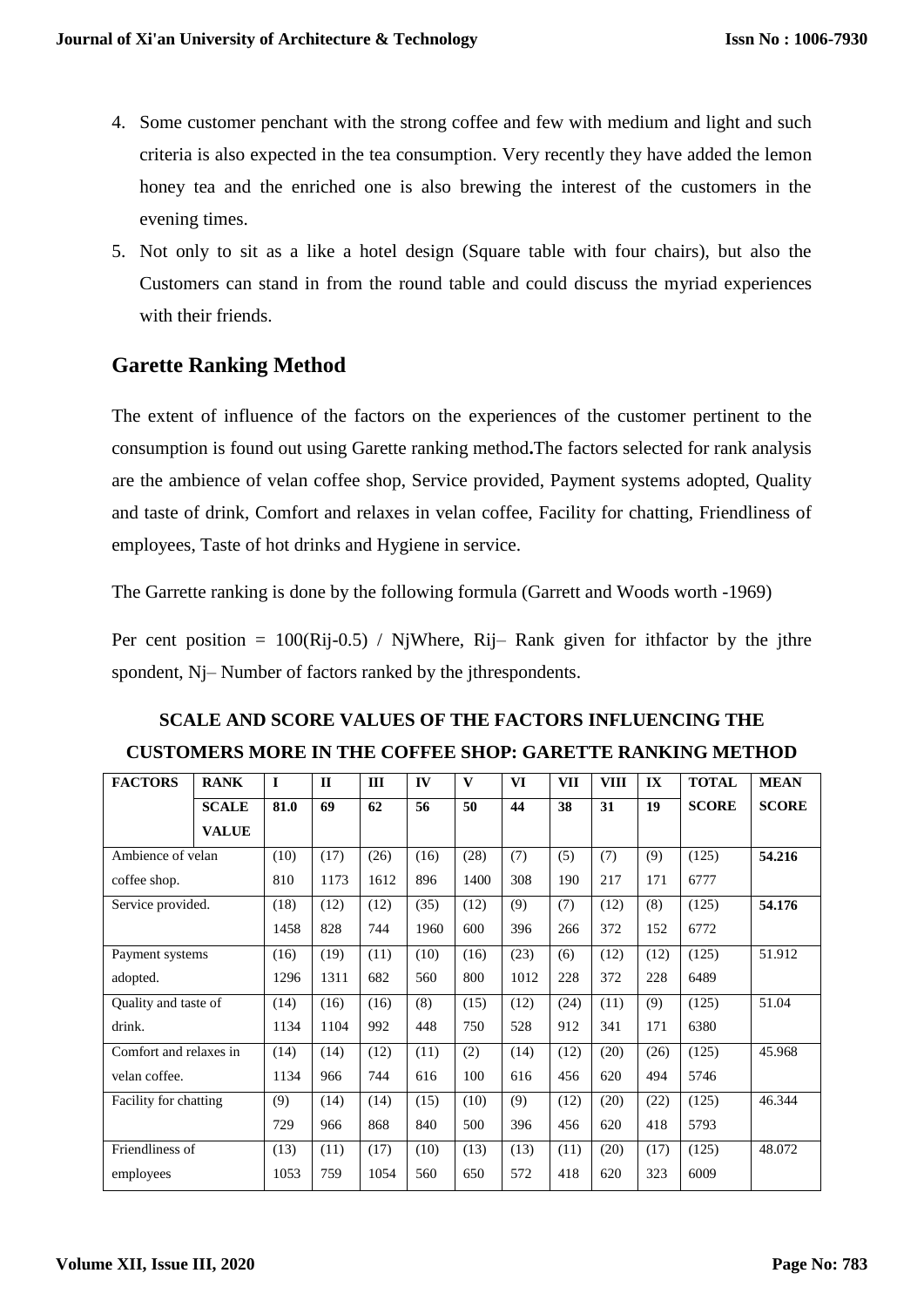| Taste of hot drinks. | (37) | (9)  | 18)  |     | (13) | (8) | (12) | 12)  | (9) | (125) | 57.016 |
|----------------------|------|------|------|-----|------|-----|------|------|-----|-------|--------|
|                      | 2997 | 621  | 1116 | 392 | 650  | 352 | 456  | 372  | 171 | 7127  |        |
| Hygiene in service   | (10) | (27) | 13)  | (8) | 11   | 15) | (7)  | (19) | 15) | (125) | 50.216 |
|                      | 810  | 1863 | 806  | 448 | 550  | 660 | 266  | 589  | 285 | 6277  |        |

The above table presents the total score and Mean scores of the variables of the factors influencing customers in the velan coffee shop. Garrett's ranking method was used out to know the pattern of Score distribution. The table reveals that the factor **Taste of hot drinks** has got the maximum means score (57.016). The second factor which has the maximum score is **Ambience of velan coffee shop** (51.743) and the third important factor is **Service provided** with the mean score (51.176). The least score value (45.968) is assigned to **Comfort and relaxes in velan coffee.**

#### **Suggestions**

- a. Customers having expectations like they have to provide the snack varieties while they care sipping the coffee or tea.
- b. In the hot or summer season more fans or air coolers may be installed to maintain the convenient while the customer are enjoying the drink.
- c. More counters are essential. Because few times the researchers themselves observed the customers are waiting in one stall where tea and lemon honey tea being served.
- d. Few customers have shared that monthly account could have been initiated. Because many time keeping the change at the end of the month is little difficult.
- e. The opening times of the Velan coffee shop can be little earlier, so that there are few customers can utilise the services in the early morning times like 5.00 am.
- f. Many customers are expecting the pleasant music in the morning and evening rather than a rap song that is being played in the television. Such high beat songs are obnoxious to them and it deteriorated their consumption of the coffee and other varieties in the Coffee shop.
- g. There is a feedback note is available in the shop and the notebook has been scribbled by few customers for their opinion. Such opinions have to be answered. That will bring the closeness to the customers towards the business.